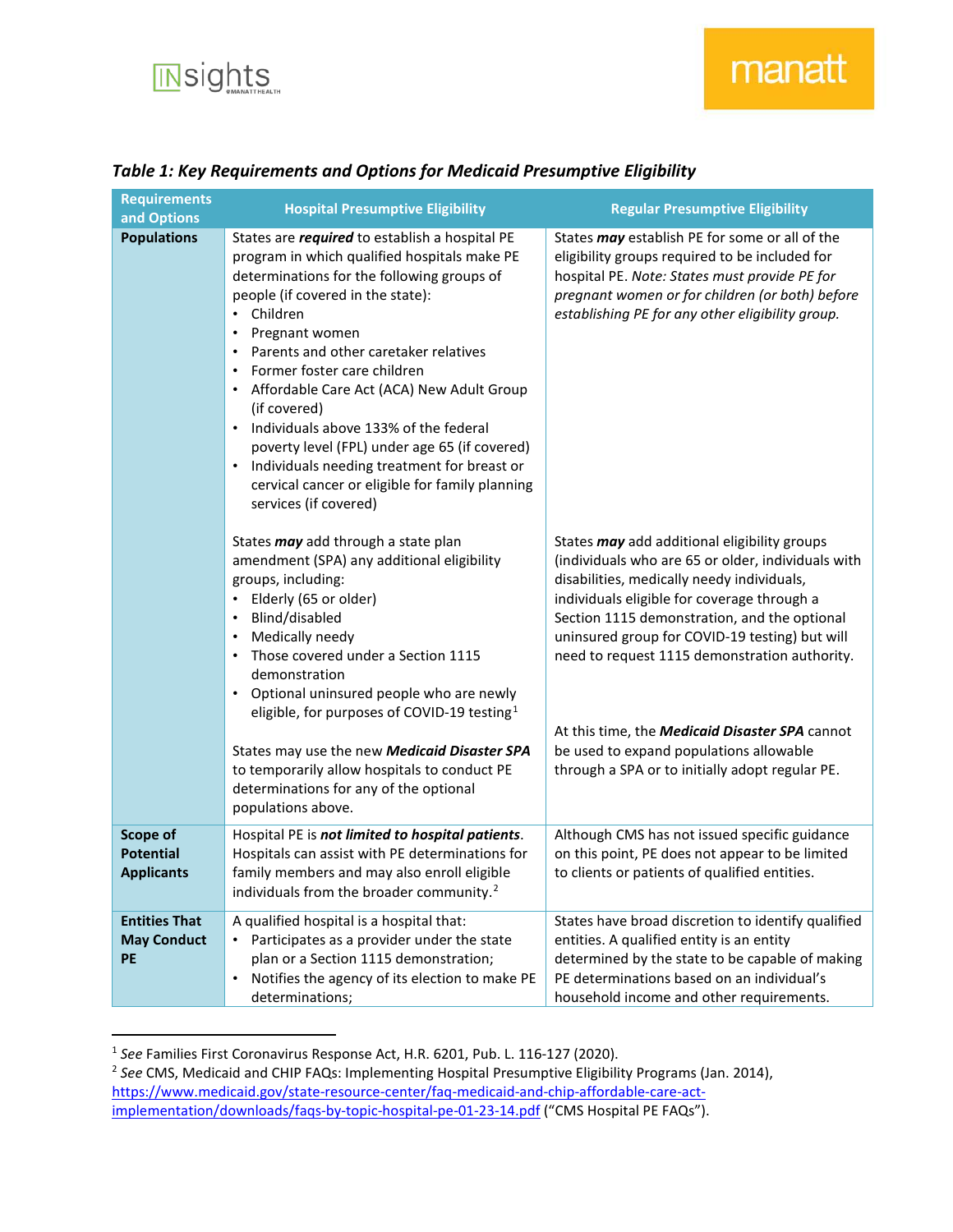

## manatt

| <b>Requirements</b><br>and Options       | <b>Hospital Presumptive Eligibility</b>                                                                                                                                                                                                                                                                                                                                                                                                                                                                                                                                                                                                                                                                                                                                                                                                                                                                                                                                                                                                            | <b>Regular Presumptive Eligibility</b>                                                                                                                                                                                                                                                                                                                                                                                                                                                                                                                                                                                                                                                                                                                                                                                                                                                                                                                                      |
|------------------------------------------|----------------------------------------------------------------------------------------------------------------------------------------------------------------------------------------------------------------------------------------------------------------------------------------------------------------------------------------------------------------------------------------------------------------------------------------------------------------------------------------------------------------------------------------------------------------------------------------------------------------------------------------------------------------------------------------------------------------------------------------------------------------------------------------------------------------------------------------------------------------------------------------------------------------------------------------------------------------------------------------------------------------------------------------------------|-----------------------------------------------------------------------------------------------------------------------------------------------------------------------------------------------------------------------------------------------------------------------------------------------------------------------------------------------------------------------------------------------------------------------------------------------------------------------------------------------------------------------------------------------------------------------------------------------------------------------------------------------------------------------------------------------------------------------------------------------------------------------------------------------------------------------------------------------------------------------------------------------------------------------------------------------------------------------------|
|                                          | Agrees to make PE determinations<br>consistent with state policies and<br>procedures; and<br>Has not been disqualified by the Medicaid<br>$\bullet$<br>agency for failure to make PE determinations<br>in accordance with applicable state policies<br>and procedures, or to meet standards<br>established by the Medicaid agency.<br>States may require qualified hospitals to assist<br>individuals who want to submit a full<br>application. If the state elects this option, a<br>qualified hospital would need to make<br>assistance available for completing and<br>submitting a full application and for<br>understanding any documentation<br>requirements. States may also establish<br>reasonable performance standards for qualified<br>hospitals that elect to make PE determinations.<br>States may use the new Medicaid Disaster SPA<br>to temporarily adjust these performance<br>standards.<br>Qualified hospitals determining PE must be<br>appropriately trained on the state's PE<br>screening process and requirements for PE. | Qualified entities can include state and local<br>health departments as well as healthcare<br>providers, schools, community-based<br>organizations, agencies that determine eligibility<br>for other health or social services programs,<br>jails, and entities of the courts. <sup>3</sup> States may add<br>entities through a SPA without limitation, as long<br>as the federal government approves and the<br>entity is properly trained.<br>States may use the new Medicaid Disaster SPA<br>to designate new qualified entities-including<br>the state Medicaid agency itself-on a<br>temporary basis. A state may indicate whether a<br>designated entity is permitted to make PE<br>determinations only for specified populations. At<br>this time, the Medicaid Disaster SPA cannot be<br>used to opt in to regular PE.<br>As with hospital PE, qualified entities must be<br>appropriately trained on the state's PE screening<br>process and requirements for PE. |
| <b>Third-Party</b><br><b>Contracting</b> | Hospitals can contract with third parties to<br>carry out PE activities as long as a qualified<br>hospital retains the authority to determine<br>presumptive eligibility. <sup>4</sup>                                                                                                                                                                                                                                                                                                                                                                                                                                                                                                                                                                                                                                                                                                                                                                                                                                                             | CMS does not appear to have addressed this<br>issue specifically for regular PE, but the<br>reasoning underlying CMS's guidance on<br>hospital PE likely applies.                                                                                                                                                                                                                                                                                                                                                                                                                                                                                                                                                                                                                                                                                                                                                                                                           |
| Off-site<br><b>Activities</b>            | There is no restriction on conducting PE<br>activities off-site, as long as a qualified hospital<br>does not delegate its authority for the PE<br>determination. CMS guidance suggests that off-<br>site PE activities are permitted. <sup>5</sup>                                                                                                                                                                                                                                                                                                                                                                                                                                                                                                                                                                                                                                                                                                                                                                                                 | CMS does not appear to have addressed this<br>issue specifically for regular PE, but the<br>reasoning underlying CMS's guidance on<br>hospital PE likely applies.                                                                                                                                                                                                                                                                                                                                                                                                                                                                                                                                                                                                                                                                                                                                                                                                           |

<span id="page-1-0"></span> <sup>3</sup> *See* Medicaid and CHIP (MAC) Learning Collaboratives, Inventory of Medicaid and CHIP Flexibilities and Authorities in the Event of a Disaster (Aug. 20, 2018)[, https://www.medicaid.gov/state-resource](https://www.medicaid.gov/state-resource-center/downloads/mac-learning-collaboratives/medicaid-chip-inventory.pdf)[center/downloads/mac-learning-collaboratives/medicaid-chip-inventory.pdf.](https://www.medicaid.gov/state-resource-center/downloads/mac-learning-collaboratives/medicaid-chip-inventory.pdf)

<span id="page-1-1"></span><sup>4</sup> CMS Hospital PE FAQs, *supra* note [2](#page-0-2)*. See* 42 CFR 435.1102(b)(2)(vi), prohibiting delegation of the authority to determine PE.

<span id="page-1-2"></span><sup>5</sup> CMS Hospital PE FAQs, *supra* note [2.](#page-0-2) The guidance discusses this flexibility in the context of third-party contracting: "Hospitals that conduct off-site, targeted outreach may also employ third party contractors to reach out to individuals who may be Medicaid eligible and assist them with a presumptive application and the single streamlined application at the individual's request. Hospitals must oversee off-site outreach to ensure hospital accountability for the PE determinations, including hospital review and approval of the PE recommendations made by non-hospital employees. States should not unduly limit a hospital's ability to rely on third-party contractors as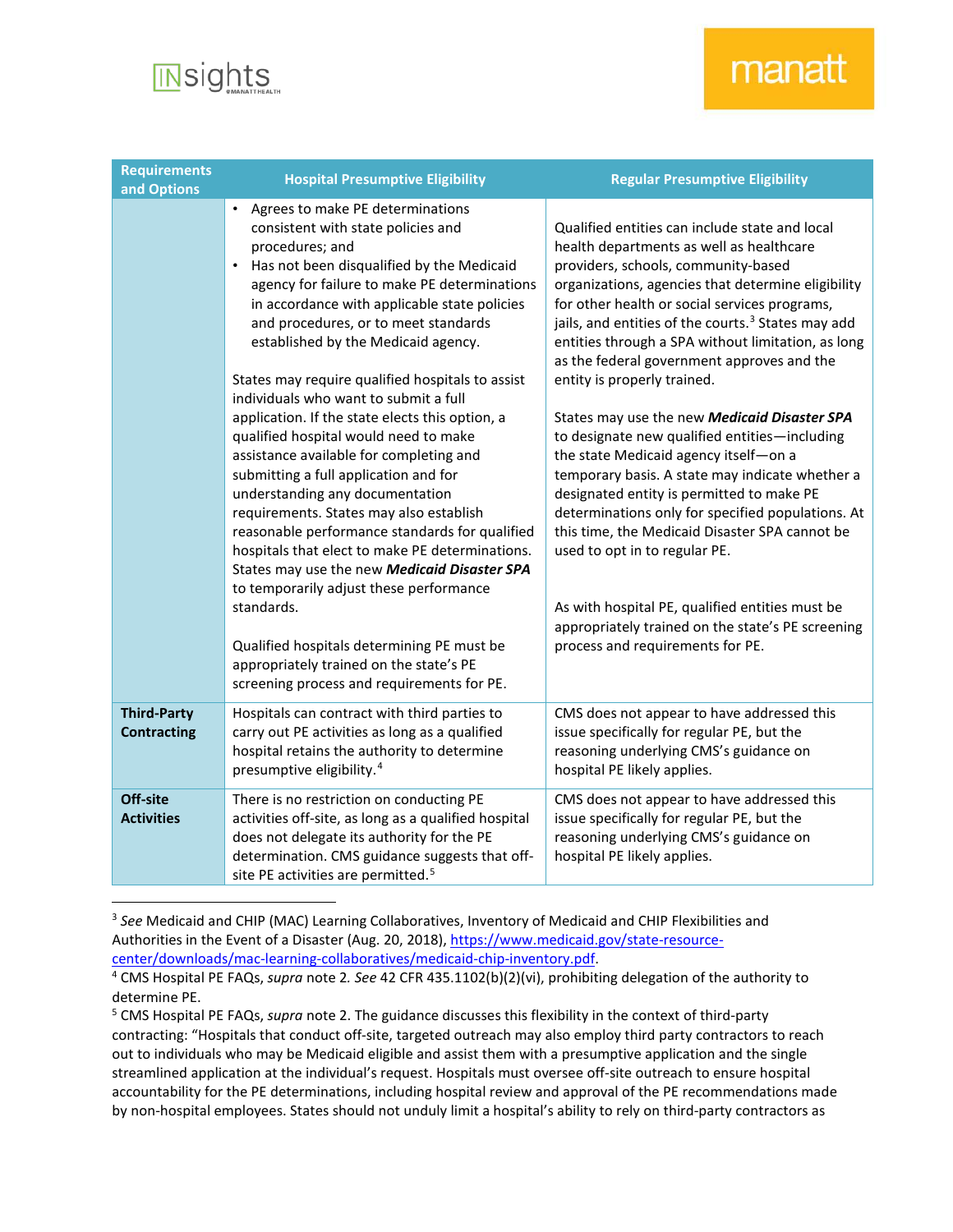

## manatt

| <b>Requirements</b><br>and Options                                   | <b>Hospital Presumptive Eligibility</b>                                                                                                                                                                                                                                                                                                                                                                                                                                                                                                                                                                                                                                                                                                                                                                                                                                                                                                                                                      | <b>Regular Presumptive Eligibility</b>                                                    |
|----------------------------------------------------------------------|----------------------------------------------------------------------------------------------------------------------------------------------------------------------------------------------------------------------------------------------------------------------------------------------------------------------------------------------------------------------------------------------------------------------------------------------------------------------------------------------------------------------------------------------------------------------------------------------------------------------------------------------------------------------------------------------------------------------------------------------------------------------------------------------------------------------------------------------------------------------------------------------------------------------------------------------------------------------------------------------|-------------------------------------------------------------------------------------------|
| <b>Application</b>                                                   | States have options for developing and<br>administering the PE application process used<br>by hospitals; however, states must establish a<br>standardized screening process for determining<br>PE. States are not required to use a written<br>application for PE; they may utilize verbal<br>screening questions, a written application, or<br>an online portal. Whichever process is used,<br>the qualified hospital is responsible for<br>collecting and recording all information<br>necessary to make a PE determination. If the<br>state requires a written application, either the<br>single, streamlined application or a PE-specific<br>application may be used.                                                                                                                                                                                                                                                                                                                    | Same as hospital PE.                                                                      |
| Children's<br><b>Health</b><br><b>Insurance</b><br>Program<br>(CHIP) | Hospital PE is just for Medicaid state plan and<br>1115 groups and does not apply to separate<br>CHIP state plan or CHIP 1115 groups. However,<br>hospitals can determine PE for CHIP under the<br>regular PE authority if a state designates a<br>hospital as a qualified entity. <sup>6</sup>                                                                                                                                                                                                                                                                                                                                                                                                                                                                                                                                                                                                                                                                                              | States may elect to provide PE for children or<br>pregnant women under CHIP. <sup>7</sup> |
| <b>Public Charge</b>                                                 | Enrolling noncitizens through PE will likely not<br>have direct public charge consequences for<br>individuals who are eligible for Medicaid. This is<br>because most Medicaid-eligible immigrants are<br>either not subject to public charge assessments<br>by the Department of Homeland Security (DHS)<br>or will have their Medicaid benefits excluded<br>from the evaluation (e.g., pregnant women,<br>individuals under 21, and immigrants receiving<br>emergency Medicaid).<br>There could be negative impacts for noncitizens<br>who are ineligible for Medicaid and subject to<br>public charge. Generally, DHS asks individuals<br>subject to public charge to report whether they<br>ever applied for a benefit; DHS has not clarified<br>whether PE determinations qualify as an<br>application for this purpose. Noncitizens subject<br>to public charge who are aware that a PE<br>application was filed on their behalf may report<br>it to DHS, and could be penalized on the | Same as hospital PE.                                                                      |

long as the hospital is not delegating its authority to determine PE to a third party and is meeting appropriate state-established performance standards."

 $\overline{a}$ 

<span id="page-2-0"></span><sup>6</sup> *Id.*

<span id="page-2-1"></span><sup>7</sup> *See* 42 CFR 457.355 (children), citing 435.1101 and 435.1102; Social Security Act § 2112(c) (pregnant women).